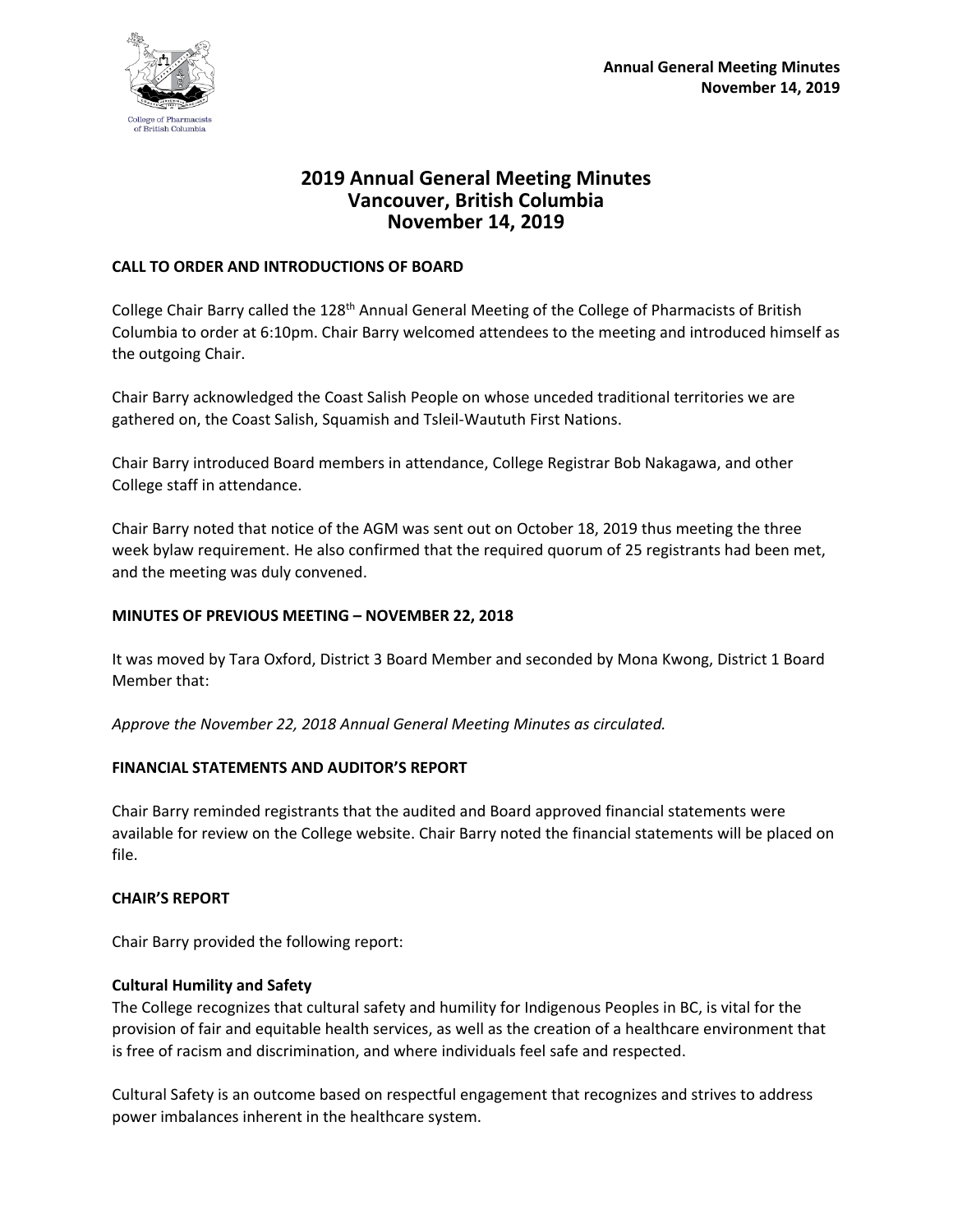

Cultural Humility is a process of self-reflection to understand personal and systemic conditioned biases, and to develop and maintain respectful processes and relationships based on mutual trust. Cultural humility involves humbly acknowledging oneself as a life-long learner when it comes to understanding another's experience.

I'm pleased that we've made a formal commitment to cultural safety and humility alongside BC's other health regulators, and are continuing to take action to achieve it.

Cultural safety and humility represents a vital first step toward achieving our goal of culturally safe health services for Indigenous Peoples in BC.

I encourage you to read the Cultural Humility and Safety reflections in our annual report to learn about our progress over the last year.

As part of my report, I would like to highlight four key areas of focus for the College over the past year: the mandatory medication error reporting, pharmacy manager training, engagement, and the report entitled "An Inquiry into the performance of the College of Dental Surgeons of British Columbia and the Health Professions Act" which is better known as "The Cayton Report" in acknowledgement of the author of the report, Harry Cayton.

### **Medication Error Reporting**

In November 2018, the College began exploring the implementation of a mandatory medication error reporting policy for all pharmacies in BC.

Medication errors are a leading cause of preventable injuries and result in significant costs to health care system. In 2017/18 and 2018/19, the most common complaints received by the College were related to medication dispensing errors by pharmacy professionals.

The Board also invited Melissa Sheldrick to share her story. Melissa is a patient safety advocate whose son passed away due to a drug dispensing error in Ontario, and requested that the College consider the implementation of mandatory medication error reporting system.

The goal of this program is to allow non-hospital pharmacies to use a medication incident reporting platform of their choosing that meets criteria (to be developed by the College) that includes the capability to transfer a minimal data set into a national repository that is administered by an independent third party.

This process will provide anonymous data that can be analyzed to help identify trends in errors that are occurring and provide opportunities to learn from mistakes, improve practice, and ultimately provide better protection to the public.

I'm pleased to report that at our September 2019 meeting, the Board approved a motion to move forward with mandatory medication error reporting in all pharmacies.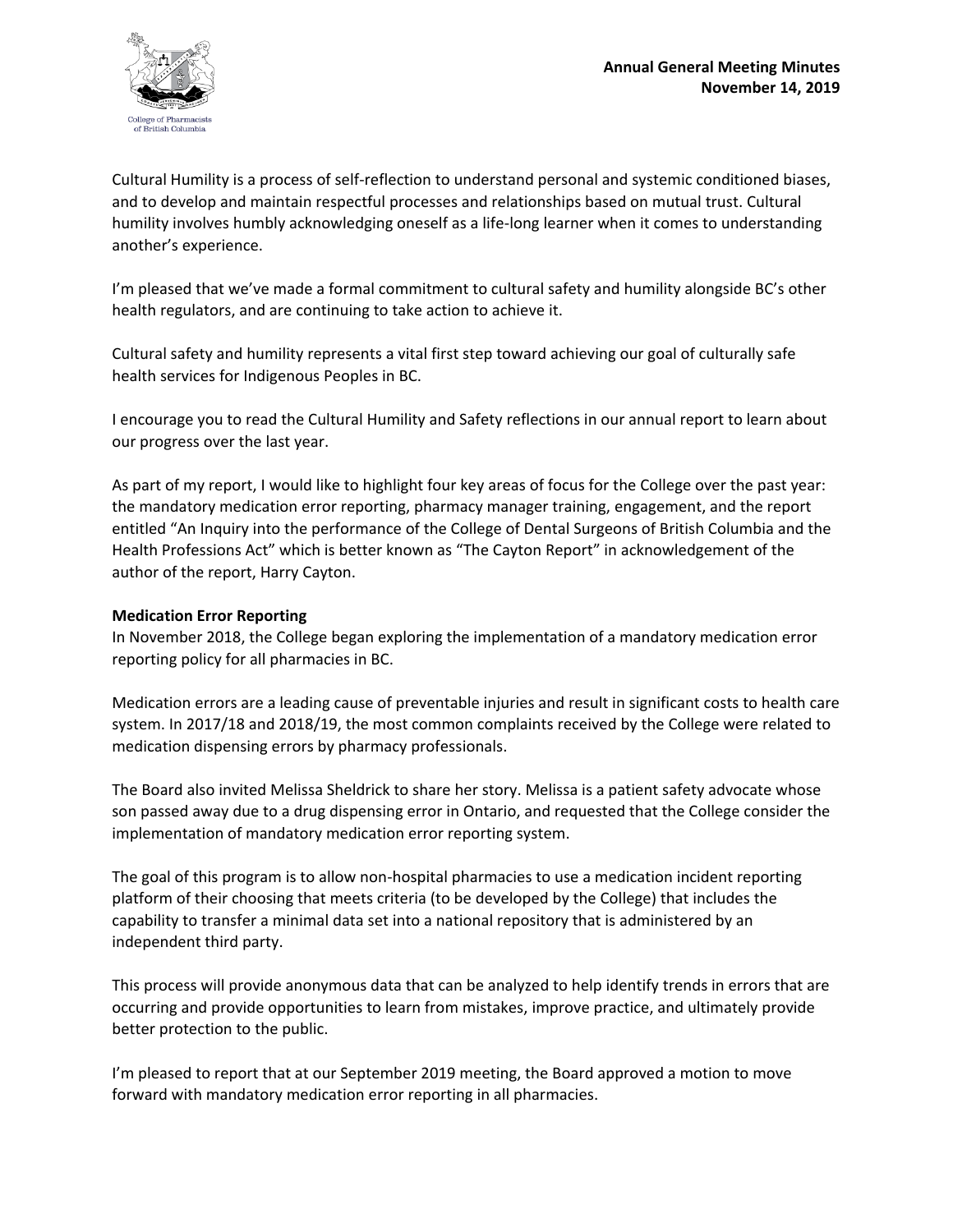

Over the next several years, the College will develop standards and criteria, as well as bylaw and policy changes, to implement a medication error reporting program by 2022/2023.

### **Pharmacy Manager Education**

The Board approved Professional Practice Policy-69: Community Pharmacy Manager Education (PPP-69), which came into effect on September 1, 2018.

Pharmacy Managers have distinct and extensive responsibilities. However, it came to the College's attention that some pharmacy managers were not fully aware of all of their legislated obligations.

This new policy provides guidance to community pharmacy managers on complying with their obligations under the Pharmacy Operations and Drug Scheduling Act (PODSA) and College Bylaws.

Community pharmacy managers must now complete an online course that includes information relevant to the management of a pharmacy in BC.

The goal of this education program is to improve the overall operation of pharmacies, decrease the number of complaints, help pharmacy managers better understand the full extent of their responsibilities, and ultimately ensure safe pharmacy practice for the public.

The Program is open to pharmacists, pharmacy technicians, pharmacy students, owners, and anyone else who is interested.

### **College Engagement**

The College has conducted a number of stakeholder engagement to help us solicit input on College initiatives, policies and bylaws including:

- Pharmacy Operations and Drug Scheduling Act Bylaw Modernization (including Pharmacy Manager Requirements)
- Cultural Humility and Safety; and
- Customer Satisfaction (as part of our ongoing work towards organizational excellence).

Our customer satisfaction survey for 2019 year is currently open, so please share your thoughts with us by November 22. You can visi[t www.bcpharmacists.org/customer](http://www.bcpharmacists.org/customer) to learn more and take the survey

Through these stakeholder engagements, the College was able to gather significant input and feedback from patients, pharmacy professionals, pharmacy students and other health professionals, helping us to gauge sentiment, identify gaps, and inform our plans.

The College would like to thank all those who provided feedback and shared their thoughts during our various engagements in 2018 and 2019.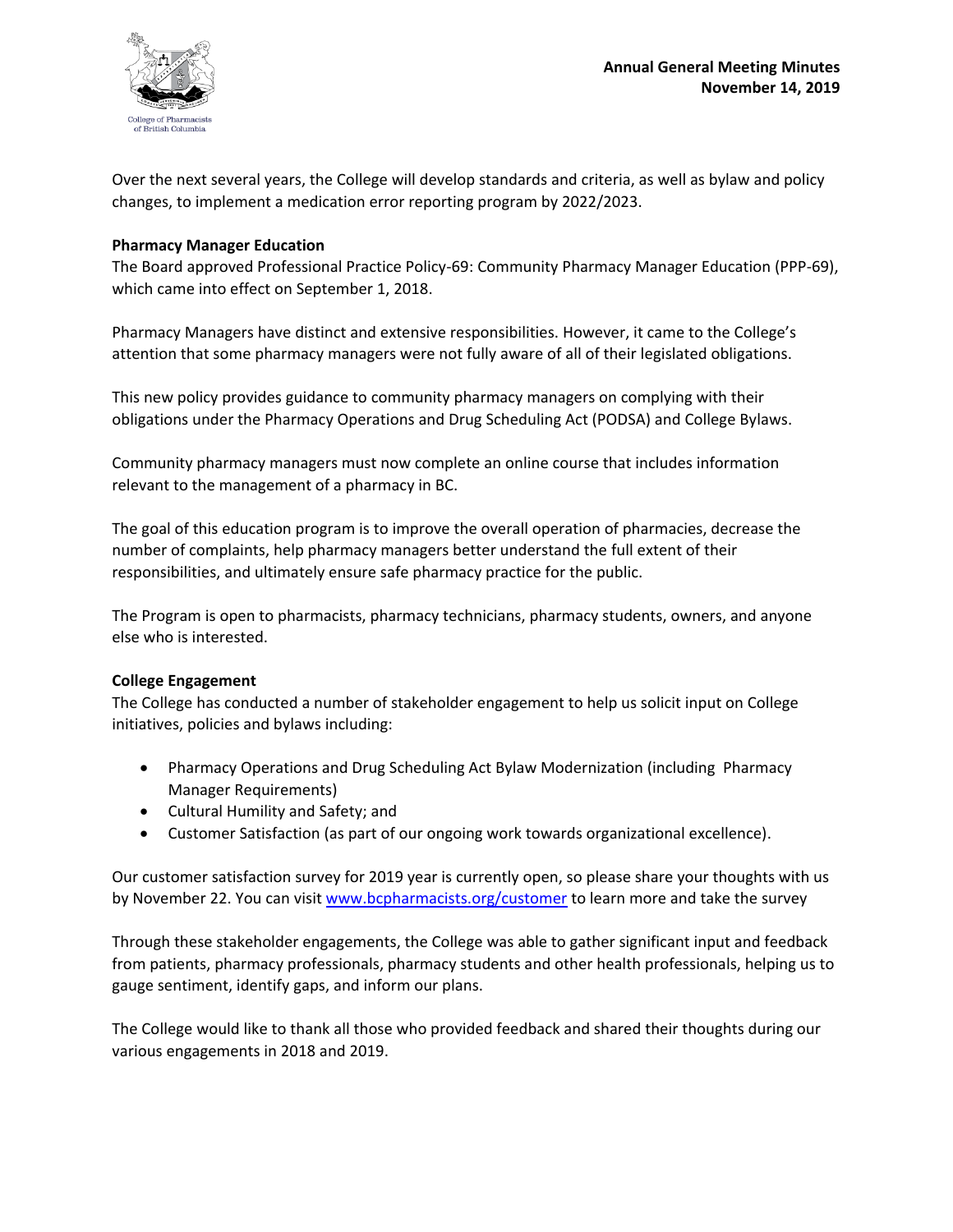

The College also engaged with registrants and the public while drafting its next strategic plan, using the insights gleaned to develop and refine the following strategic goals:

- Goal One: The Public is given evidence-informed, patient-centred, team-based care.
- Goal Two: To enable practice innovation through regulation that enhances health and wellness of the public and ensures patient safety.
- Goal Three: To have the public and health professionals see pharmacy professionals as valuable resources who are acting first and foremost in the public interest.
- Goal Four: To have strong, collaborative engagement with all healthcare providers to advance patient-centred, team-based care.

Stay tuned for more on the College's Strategic Plan for 2020/2021 to 2024/2025 which will be launched in March 2020.

# **Cayton Report**

Lastly, much of the discussion this year surrounding the future of health regulation in BC focused on "The Cayton Report", which was authored by Harry Cayton, the former chief executive of the UK's Professional Standards Authority.

The report outlines an inquiry into the College of Dental Surgeons of BC and recommends changes to the Health Professions Act.

The Cayton Report highlights the concepts of "patient safety," "public health and wellness" and "right touch regulation," all of which align with the College's mandate and approach to its work. Right Touch Regulation refers to the process of being proportionate and targeted in regulating risk or finding other ways beyond regulation to promote good practice and high quality health care.

The College will continue to work with the government and other relevant stakeholders to ensure we are adhering to a high standard of professional regulation.

# **REGISTRAR'S REPORT**

Registrar Nakagawa provided the following report:

# **Cultural Humility and Safety**

On March 2017, I had the honour of joining the rest of province's health regulators in signing the "Declaration of Cultural Safety and Humility in Health Services Delivery for First Nations and Aboriginal Peoples in BC."

Through this, the College pledged its commitment to making our health system more culturally safe for First Nations and Aboriginal people.

Since then, the College has worked on developing a strategy to fulfill its pledge to improve BC pharmacy professionals' work with First Nations and Aboriginal Peoples over the past fiscal year.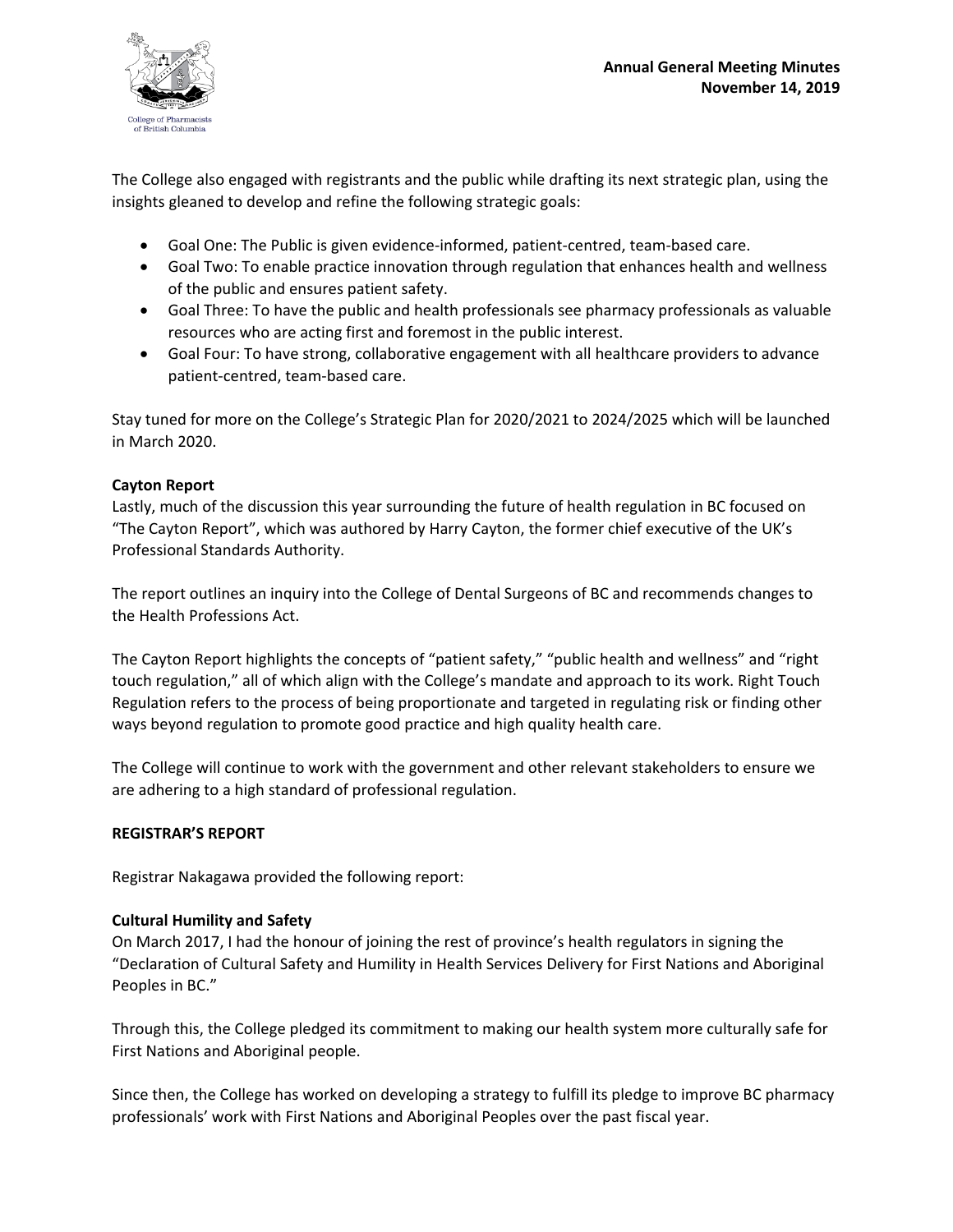

Moving forward, we recognize that working together with the First Nations Health Authority, other health regulators, pharmacy associations, First Nations groups, and others will be essential to act on our plan and create a healthcare environment free of racism and discrimination, where individuals feel safe and respected.

In February 2019, the College was fortunate to be invited back to the second annual Mental Health and Wellness Summit hosted by the First Nations Health Authority.

The College used this opportunity to build trust with members of First Nations Communities and help address the fact that Indigenous peoples are too often exposed to systemic stigma and racism, and that this can sometimes occur in healthcare settings.

We did this by sharing resources and building awareness of our complaints process, and how patients can report concerns with the healthcare they have received.

First Nations in BC have also been disproportionally affected by the opioid crisis, so as an exhibitor, the College used this opportunity to spread awareness of emergency use naloxone (including intranasal naloxone) and its importance in helping prevent opioid overdose deaths.

As Arden mentioned, I encourage you to learn more about our progress of cultural humility and safety in our annual report.

### **Opioid Overdose Crisis and Opioid Agonist Treatment**

The opioid crisis continues to be a top priority for us and other public health organizations across the province.

In 2018, there were 1,541 illicit-drug overdose deaths, compared with 1495 in 2017 and 992 in 2016. Somewhat encouragingly, the number of overdose deaths per capita in BC has declined so far in 2019, but it still represents a disturbing and tragic number of fellow British Columbians.

Similar to 2017, more than 80% of overdose deaths in 2018 involved fentanyl, with the majority of those deaths occurring in Vancouver, Surrey, and Victoria.

The Board continues to support several initiatives to combat this crisis including building awareness of how to access and use naloxone, new opioid agonist treatment policies, and addressing the impact of stigma on patient care.

In the past year, the College has engaged in a number of independent and collaborative efforts to further address and raise awareness of the opioid crisis.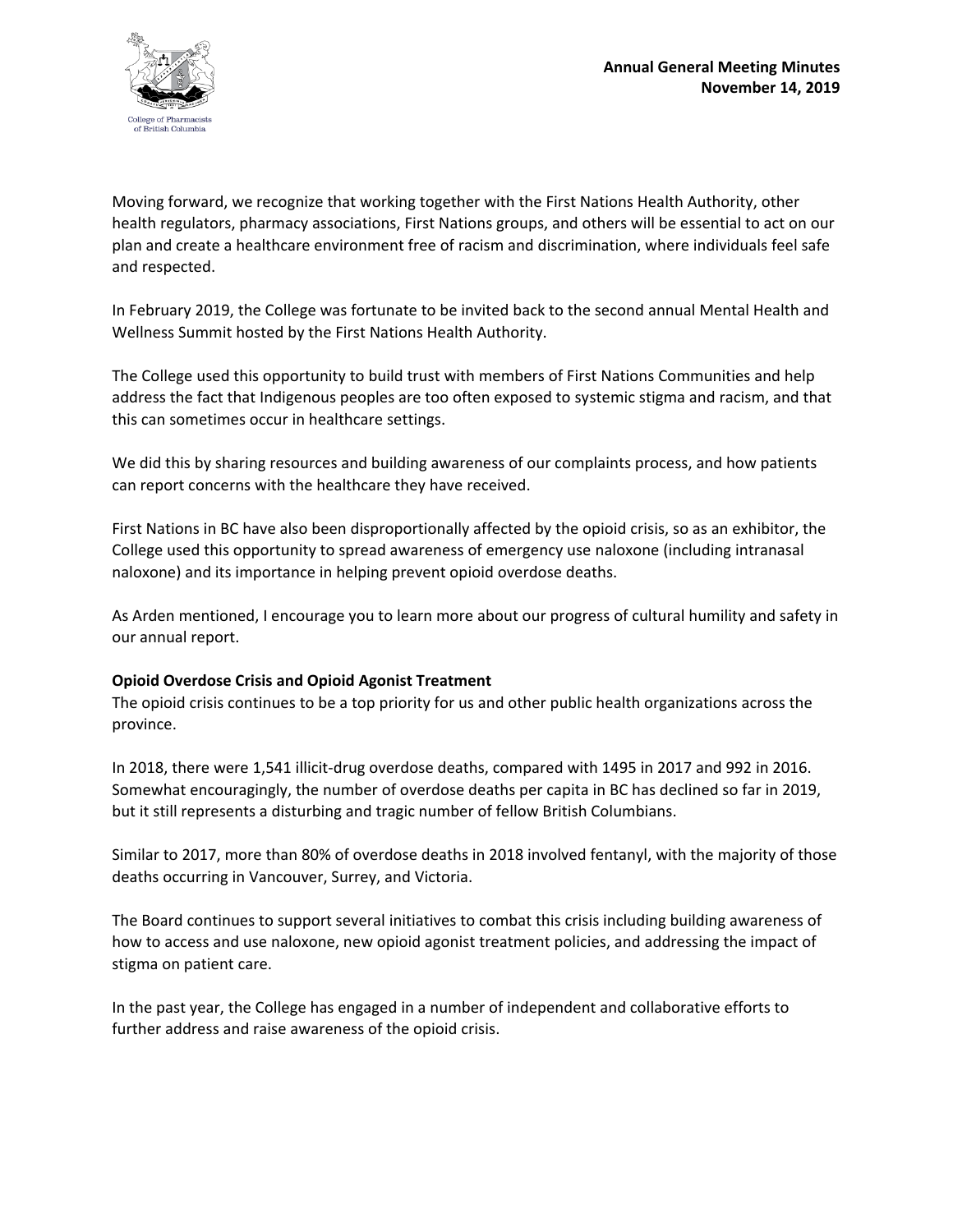

This included two new professional practice policies for opioid agonist treatments, new training requirements for these treatments, and a number of articles.

On September 1, 2018, the new Professional Practice Policy-67 for Injectable Opioid Agonist Treatment (iOAT), as well as an accompanying Policy Guide for Injectable Hydromorphone Maintenance Treatment came into effect.

These documents set out the requirements for the safe dispensing of injectable hydromorphone for the treatment of opioid use disorder, addressing the previous absence of such requirements.

Under this model, patients will self-administer injectable hydromorphone within their community pharmacy up to three times per day.

New opioid agonist treatment training requirements came into effect January 1, 2019.

The new opioid agonist treatment training program focuses on reducing stigma and expanding pharmacists' knowledge about opioid agonist treatments including training on buprenorphine/naloxone and slow-release oral morphine.

During her time as Board Chair, Mona Kwong published an article on our ReadLinks blog, speaking about her experiences with stigma in health practice, and how health professionals can work to reduce it using respectful language.

The College also continued its naloxone campaign, using social media and digital advertising, to help share these resources and build awareness of how to use naloxone to save a life.

### **Electronic Record Keeping**

The College introduced new Electronic Record Keeping requirements that came into effect on November 13, 2018.

Under the new records management framework, pharmacies are permitted to continue keeping only hard copy records, only electronic records, or a combination of both.

Well-kept records support the provision of safe services, continuity of care, and evidence-based care, as well as good professional practice and medication management.

# **Medical Assistance in Dying (MAiD)**

On November 1, 2018, new reporting requirements for Medical Assistance in Dying (MAiD) came into effect. The new Federal regulations and Provincial requirements identify the reporting requirements for pharmacists, physicians, and nurse practitioners.

Amendments to the College's Standards Limits and Conditions for MAiD to reflect the new Federal and Provincial reporting requirements also came into effect at the same time.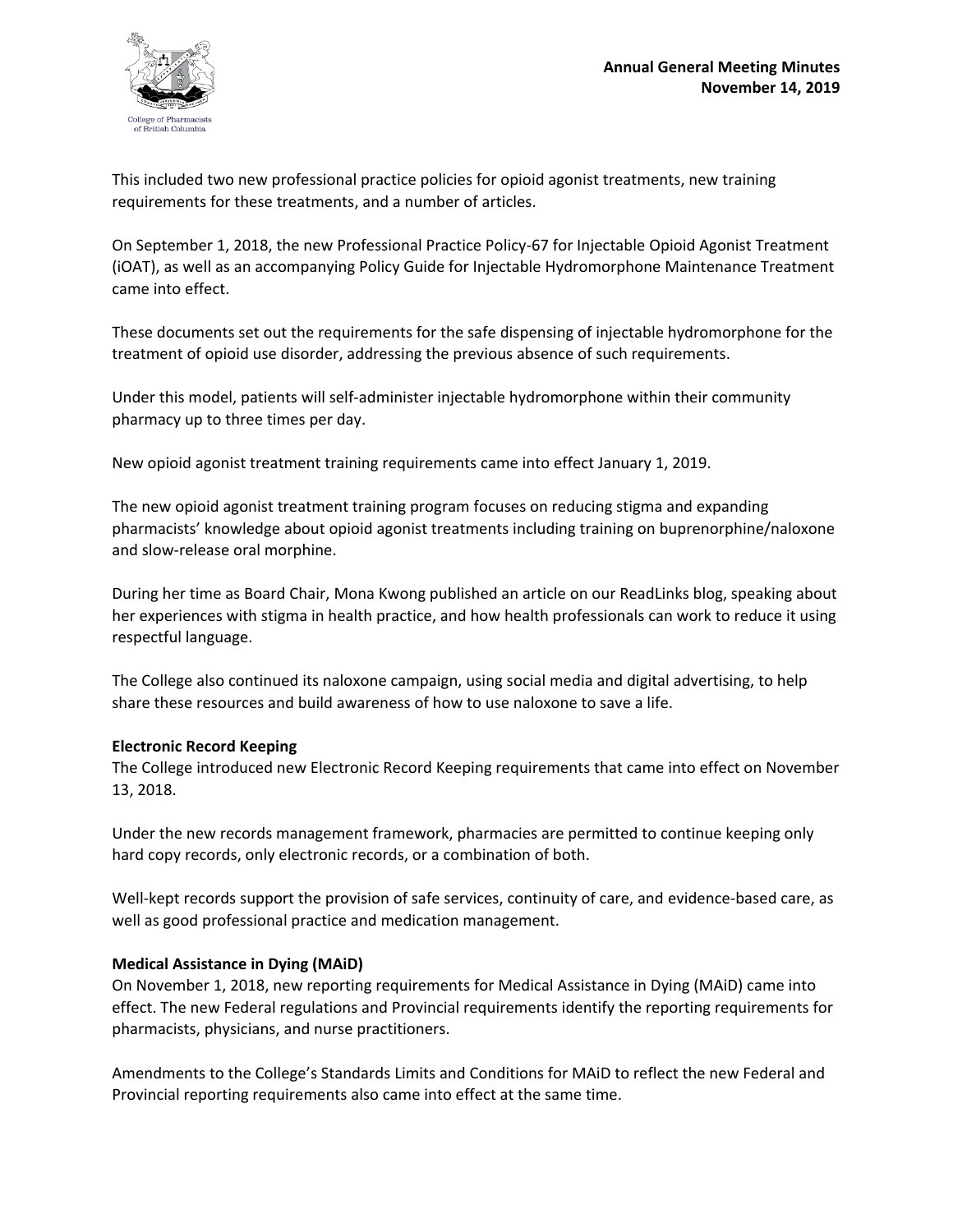

While previously the responsibility of the BC Coroners Service, the Ministry of Health became the designated recipient of all reportable information from pharmacists, physicians, and nurse practitioners.

In BC, pharmacists who dispense drugs for the purposes of MAiD are now required to submit both federally and provincially required information to the Ministry of Health within six business days after the scheduled date of MAiD protocol.

The College worked closely with the Ministry of Health, the College of Physicians and Surgeons of BC, the BC College of Nursing Professionals, and Health Authorities in the development of these new requirements.

### **New Pharmacy Ownership Requirements**

On April 1, 2018, the College's amendments to the Pharmacy Operations and Drug Scheduling Act (PODSA) Bylaws, which incorporate the new pharmacy ownership requirements approved by the provincial government in 2016, came into effect.

The new requirements permit the College to know the identity of all pharmacy owners, determine their suitability for pharmacy ownership, and hold them accountable for providing safe and effective care by ensuring their pharmacies are compliant with the legislative requirements for pharmacies in BC.

While the majority of people involved in pharmacies are honest and ethical, the College needs to have the authority to protect the public from unscrupulous pharmacy owners and operations that put patient safety at risk.

I'd like to acknowledge all College staff involved in this project for their hard work and dedication in bringing this initiative to fruition.

### **Public Health Crisis**

2018 brought with it a number of issues that had a powerful impact on public health and safety, including the opioid crisis, wildfires, and drug shortages and recalls.

The College developed and distributed multiple announcements, resources, articles and guidance for the public and pharmacy professionals in response to a nation-wide shortage of EpiPen auto-injectors in April 2018 and a July 2018 recall of several drugs containing valsartan.

The materials developed by the College were intended to provide advice to affected patients, as well as guidance for pharmacists to provide access to safe therapeutic alternatives and substitutions.

Similar to 2017, on August 15, 2018 the British Columbia government declared a provincial state of emergency to support the province-wide response to the ongoing wildfire situation.

In response to the emergency, the College reached out to registrants via email, social media, and through our website to remind them of the provisions laid out in Professional Practice Policy 25 –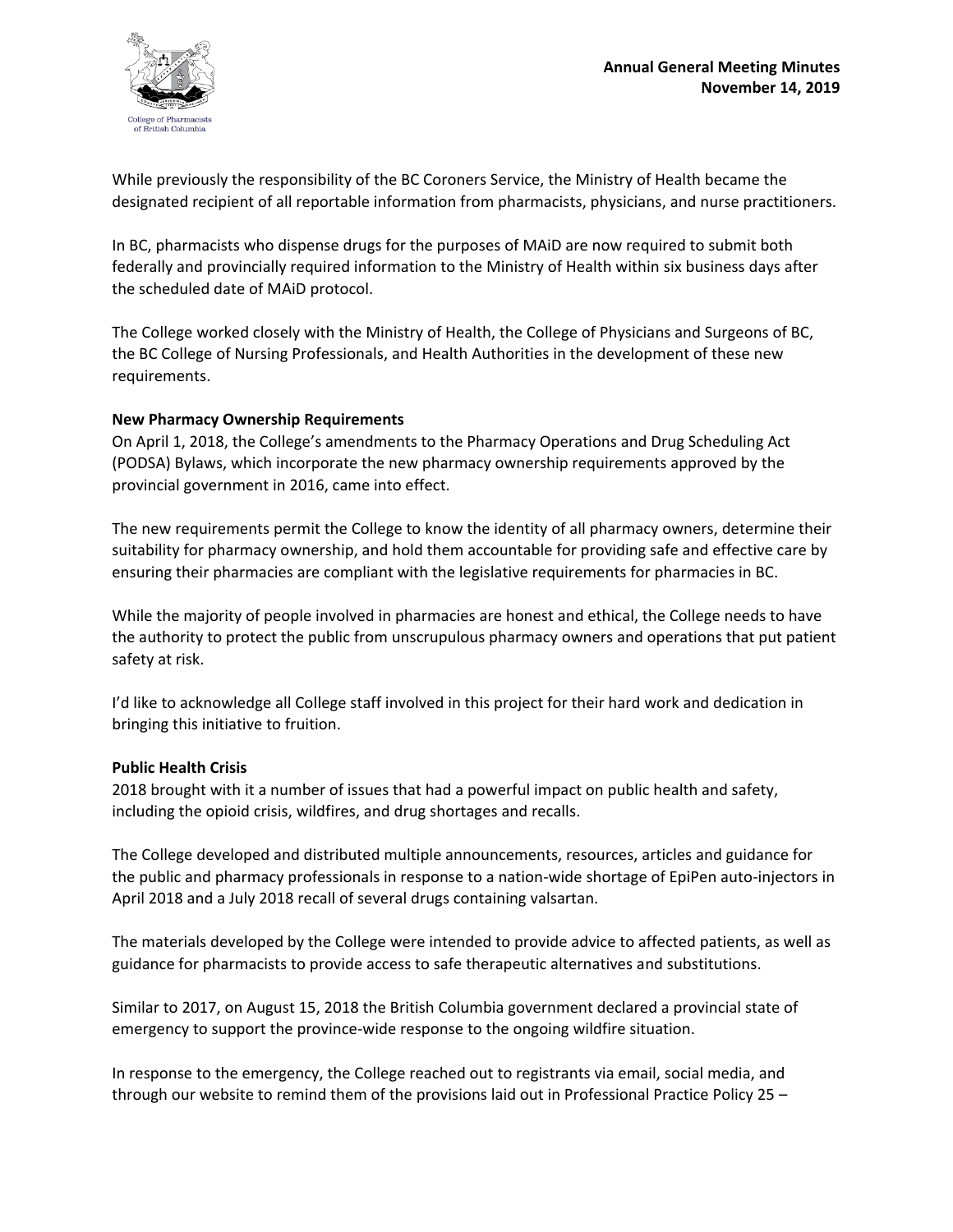

Pharmacy Disaster Preparedness, and to provide them with the appropriate College contact for questions related to continuity of care during an emergency.

Our communications also provided information and resources for displaced patients (e.g. Find a Pharmacy Tool), as well as guidance for pharmacy professionals.

As a health regulator and trusted sources of public health information, the College contributed to communication efforts with a specific focus on what to expect from pharmacy professionals in caring for patients affected by these crises.

### **Excellence Canada**

Over the past fiscal year, College staff conducted a significant amount of work towards achieving a Silver Certification with Excellence Canada's 'Excellence, Innovation and Wellness Standard.'

The Excellence, Innovation and Wellness Standard is an integrated quality-based management system, based on a holistic strategic framework that ensures organizations achieve the best possible outcomes across all business drivers, including: Leadership, Planning, Customers, People, and Processes.

This certification helps the College achieve its current strategic goal of Organizational Excellence.

As part of the evaluation for the Silver Certification, Excellence Canada looks for things like:

- Employee involvement in planning and improvement initiatives,
- Wide employee understanding of the organization's strategic approach to excellence, innovation and wellness, and
- High staff awareness of policies and procedures.

In addition, Excellence Canada also ensures that organizations have strategic and annual operating plans in place, and have established baseline indicators, measures, and related goals for excellence, innovation, and wellness.

I am pleased to announce that, as a result of this work, the College was recently awarded Silver Certification with Excellence Canada's 'Excellence, Innovation and Wellness Standard.'

I'd like to recognize all the staff at the College, who were strongly engaged in this process.

### **Report of Board Elections**

The College would like to thank pharmacists and pharmacy technicians in Metropolitan Vancouver (District 1), Vancouver Island/Coastal (District 3), Northern BC (District 5), and Community Hospitals (District 7) that voted in the 2019 Board elections.

Board members, whether pharmacists, pharmacy technicians or public appointees, bring diverse points of view to the table and work as a team to make sound policy and governance decisions in the public interest.